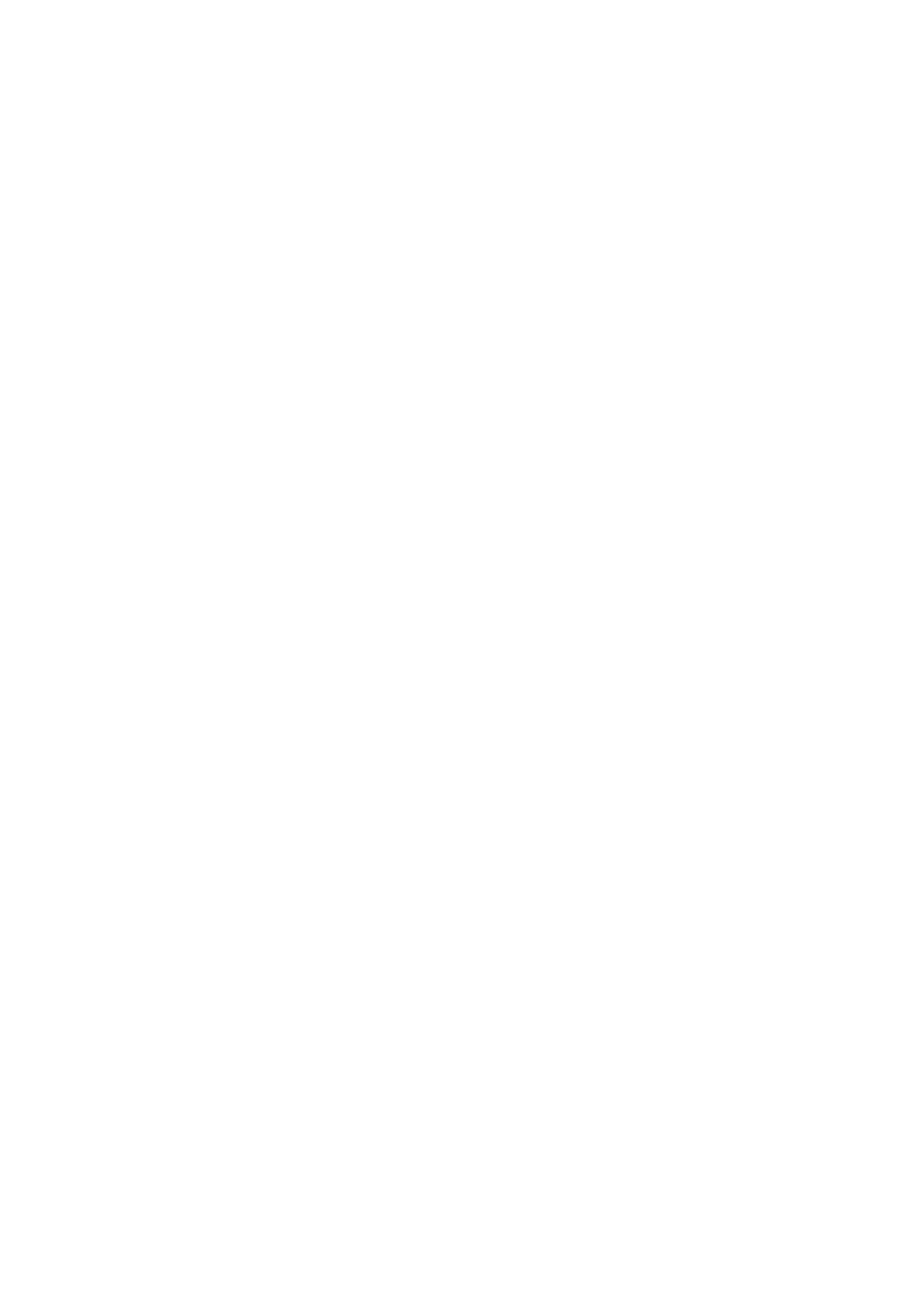## **French Teachers Programme 2014**

# **Monday, October 20, 2014**

### **Visites: SM18 (3:00 PM - 6:00 PM)**

#### **-Conveners: Nicolas Arnaud**

| time [id] title                                                  | presenter                                      |
|------------------------------------------------------------------|------------------------------------------------|
| 3:00 FM Visit to the Magnet test Facility SM18 - group: Muon     | PRALAVORIO, Corinne<br><b>BRIARD, Francois</b> |
| 4:30 PM Visit to the Magnet test Facility SM18 - group: Positron | PRALAVORIO, Corinne<br><b>BRIARD, Francois</b> |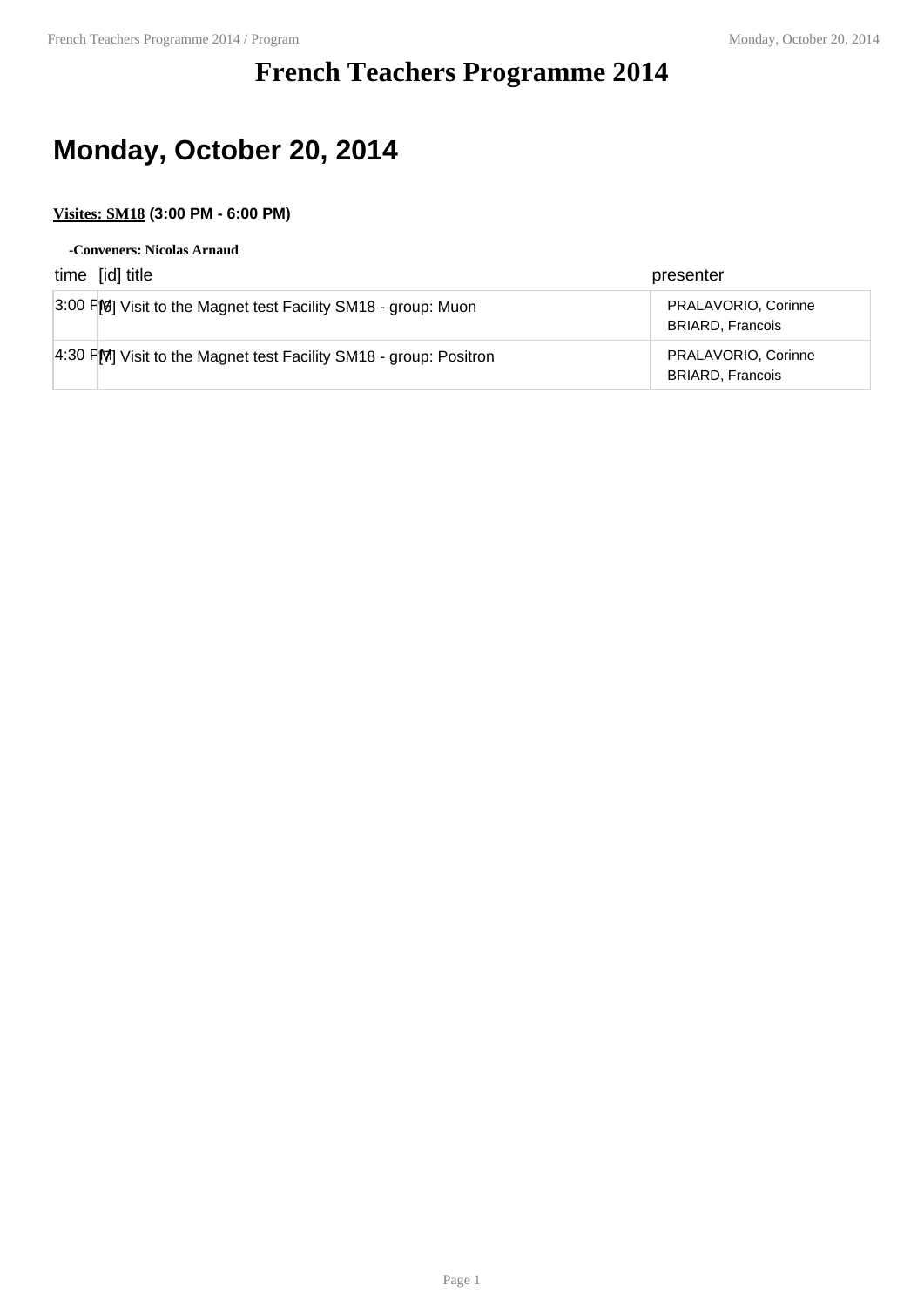## **Tuesday, October 21, 2014**

### **Visites: ATLAS - Building 33 - Reception (1:30 PM - 5:15 PM)**

#### **-Conveners: Konrad Jende; Nicolas Arnaud**

| time [id] title                                                     | presenter                                             |
|---------------------------------------------------------------------|-------------------------------------------------------|
| 1:40 $F[8]$ Visit to the Globe (whenever you are free)              |                                                       |
| 2:00 FM ATLAS cavern visit - group: green                           | <b>BUFFET, Regis Louis</b>                            |
| 2:45 FMO] ATLAS cavern visit - group: blue                          | BELHAY, Mehdi                                         |
| $2:45$ PM4] Visit to the ATLAS Visitor Centre - groups: green + red | <b>BRIARD, Francois</b><br><b>BUFFET, Regis Louis</b> |
| 3:30 FM1] ATLAS cavern visit - group: red                           | <b>BRIARD, Francois</b>                               |
| 3:30 FMS Visit to the ATLAS Visitor Centre - groups: blue + yellow  | SANTONI, Claudio<br>BELHAY, Mehdi                     |
| 4:15 FM2] ATLAS cavern visit - group: yellow                        | SANTONI, Claudio                                      |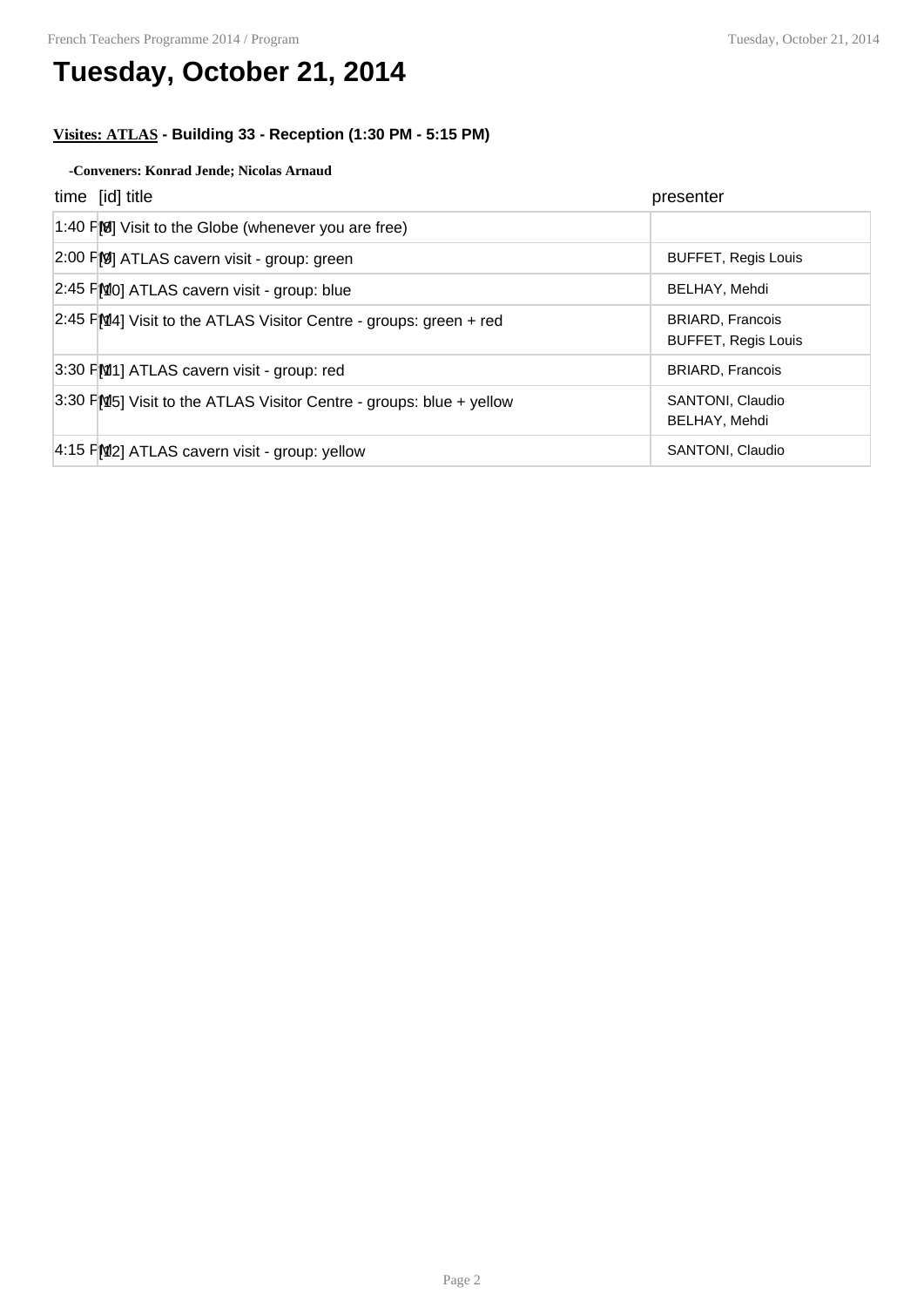# **Wednesday, October 22, 2014**

### **Visites: LHCb (1:40 PM - 4:20 PM)**

| -Conveners: Nicolas Arnaud                    |                                                                      |  |
|-----------------------------------------------|----------------------------------------------------------------------|--|
| time [id] title                               | presenter                                                            |  |
| 1:40 FM9] Transport from Building 39 to LHCb  |                                                                      |  |
| $[2:00$ F $[$0]$ Visit to LHCb                | <b>BRIARD, Francois</b><br>MARCHAND, Jean-Francois<br>GOULETTE, Marc |  |
| 4:00 F[91] Transport from LHCb to Building 39 |                                                                      |  |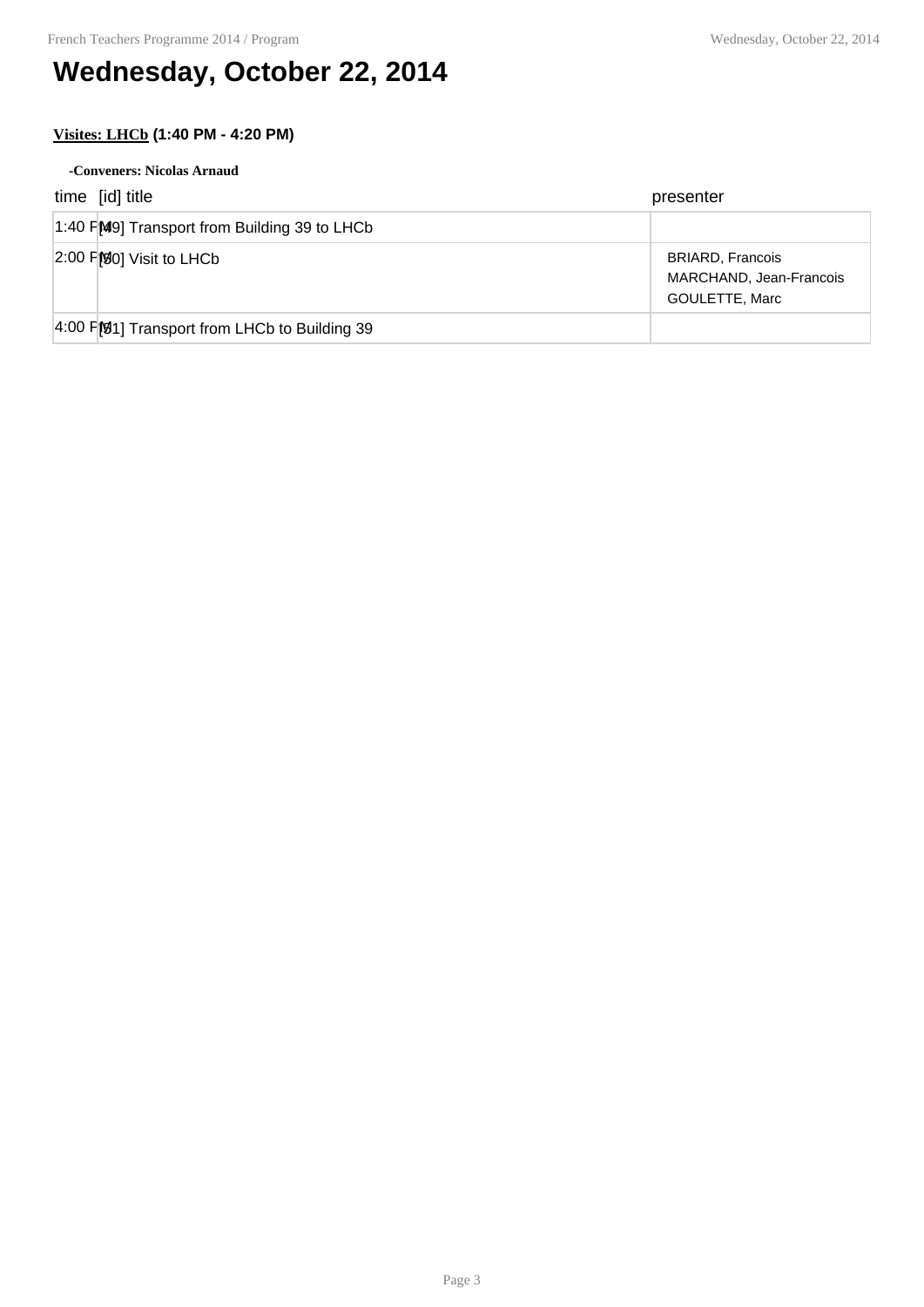# **Thursday, October 23, 2014**

### **Visites: Computing Centre & AD (11:00 AM - 1:00 PM)**

#### **-Conveners: Nicolas Arnaud**

| time [id] title                                                             | presenter        |
|-----------------------------------------------------------------------------|------------------|
| 11:15 AM Visit to CERN's Computing Centre - group: hard disk                | PONCE, Sebastien |
| 11:15 [408] Visit to the Antiproton Decelerator (AD) - group: Tape recorder |                  |
| 12:15 PM Visit to CERN's Computing Centre - group: tape recorder            | PONCE, Sebastien |
| 12:15 [19] Visit to the Antiproton Decelerator (AD) - group: hard disk      |                  |

### **Visites: CCC & AMS (4:00 PM - 6:00 PM)**

#### **-Conveners: Nicolas Arnaud**

| time [id] title                                                             | presenter        |
|-----------------------------------------------------------------------------|------------------|
| 4:15 FMO] Visit to the CERN Control Center - group: Proton                  | GOULETTE, Marc   |
| 4:15 PM2] Visit to the Alpha Magnetic Spectrometer POCC - group: Antihelium | SANTONI, Claudio |
| 5:15 FM1] Visit to the CERN Control Center - group: Antihelium              | SANTONI, Claudio |
| 5:15 PM3] Visit to the Alpha Magnetic Spectrometer POCC - group: Proton     | GOULETTE, Marc   |